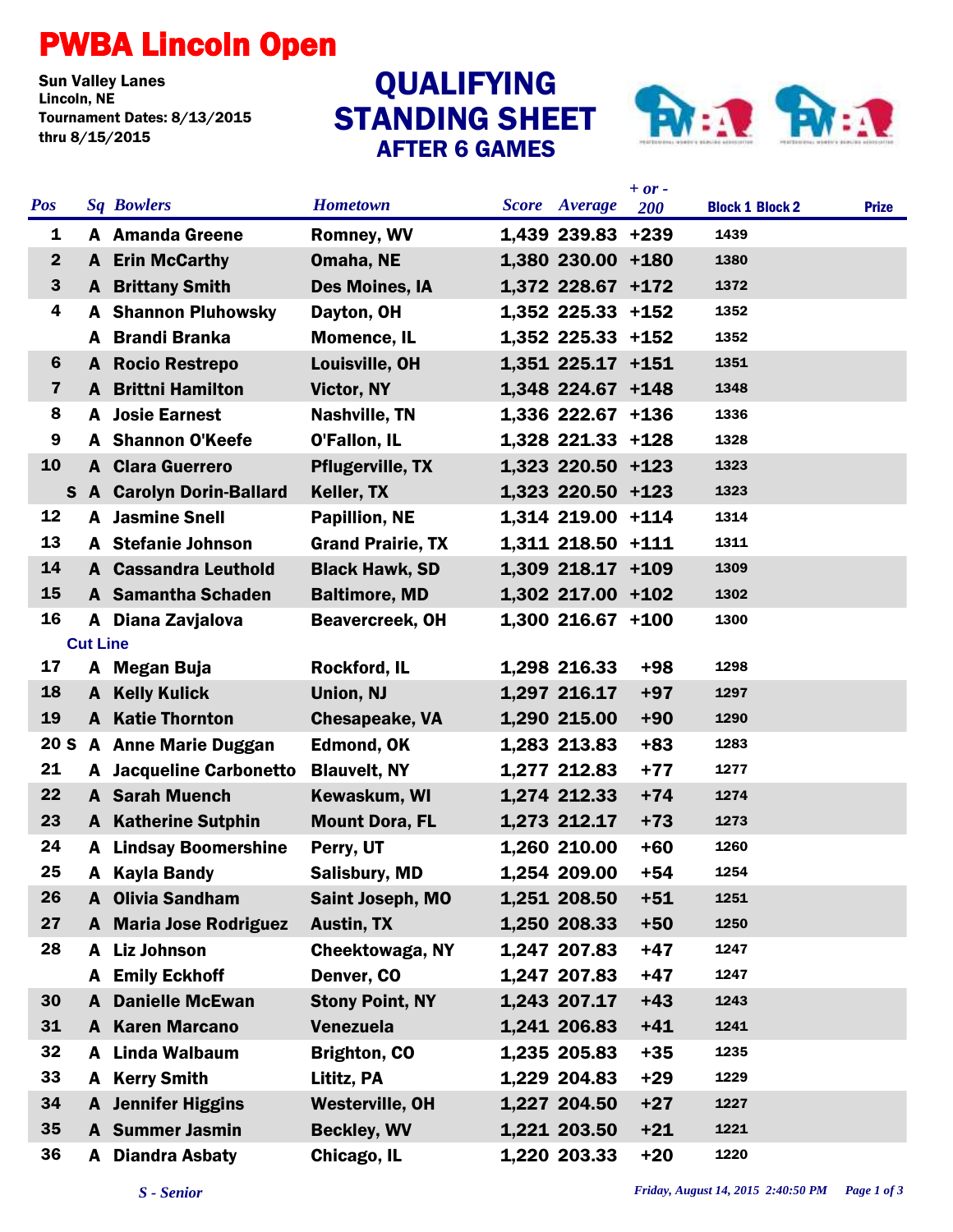|             |   |                             |                             |                      | $+ or -$   |                        |              |
|-------------|---|-----------------------------|-----------------------------|----------------------|------------|------------------------|--------------|
| <b>Pos</b>  |   | <b>Sq Bowlers</b>           | <b>Hometown</b>             | <b>Score</b> Average | <b>200</b> | <b>Block 1 Block 2</b> | <b>Prize</b> |
| 37          |   | <b>A</b> Bryanna Caldwell   | <b>Red Rock, AZ</b>         | 1,217 202.83         | $+17$      | 1217                   |              |
| 38          |   | A Karen Boyd                | <b>Fort Lauderdale, FL</b>  | 1,207 201.17         | $+7$       | 1207                   |              |
| 39          |   | <b>A</b> Elysia Current     | Ephrata, PA                 | 1,204 200.67         | $+4$       | 1204                   |              |
| 40          |   | <b>A</b> Brooke Bower       | <b>Camp Hill, PA</b>        | 1,198 199.67         | $-2$       | 1198                   |              |
| 41          |   | <b>A</b> Kristina Wendell   | Kingston, NY                | 1,194 199.00         | $-6$       | 1194                   |              |
| 42          |   | A Sarah Lokker              | <b>New Baltimore, MI</b>    | 1,192 198.67         | $-8$       | 1192                   |              |
| 43          |   | A Missy Parkin              | Laguna Hills, CA            | 1,191 198.50         | $-9$       | 1191                   |              |
| 44          |   | A Jessica Abel              | Rose Hill, KS               | 1,187 197.83         | $-13$      | 1187                   |              |
| 45          |   | <b>A</b> Catherine Maher    | Altoona, IA                 | 1,186 197.67         | $-14$      | 1186                   |              |
| 46          |   | A Sandra Gongora            | <b>Mexico</b>               | 1,185 197.50         | $-15$      | 1185                   |              |
| 47          |   | <b>A</b> Ashly Galante      | Palm Harbor, FL             | 1,184 197.33         | $-16$      | 1184                   |              |
| 48          |   | A Liz Kuhlkin               | <b>Schenectady, NY</b>      | 1,183 197.17         | $-17$      | 1183                   |              |
| 49          | A | <b>Elise Bolton</b>         | <b>Merritt Island, FL</b>   | 1,180 196.67         | $-20$      | 1180                   |              |
|             | A | <b>Brandy Sanderson</b>     | <b>Bossier City, LA</b>     | 1,180 196.67         | $-20$      | 1180                   |              |
|             |   | A Megan Kelly               | Dayton, OH                  | 1,180 196.67         | $-20$      | 1180                   |              |
| 52          |   | A Mariana Ayala             | Euless, TX                  | 1,178 196.33         | $-22$      | 1178                   |              |
| 53          | A | Kayla Johnson               | <b>Washington, IL</b>       | 1,172 195.33         | $-28$      | 1172                   |              |
| 54          |   | A Jodi Woessner             | Oregon, OH                  | 1,167 194.50         | $-33$      | 1167                   |              |
|             |   | <b>A</b> Andrea Ruiz        | <b>Colombia</b>             | 1,167 194.50         | $-33$      | 1167                   |              |
|             |   | A Jamie Martin              | Omaha, NE                   | 1,167 194.50         | $-33$      | 1167                   |              |
| 57          |   | <b>A</b> Ashley Purkey      | Godfrey, IL                 | 1,162 193.67         | $-38$      | 1162                   |              |
| 58 S        |   | <b>A</b> Tish Johnson       | <b>Colorado Springs, CO</b> | 1,152 192.00         | $-48$      | 1152                   |              |
| 59          |   | <b>A</b> Rochelle Hansen    | <b>Fremont, NE</b>          | 1,146 191.00         | $-54$      | 1146                   |              |
|             |   | <b>A</b> Anggie Ramirez     | Chicago, IL                 | 1,146 191.00         | $-54$      | 1146                   |              |
| 61          |   | <b>A</b> Kristina Mickelson | Ord, NE                     | 1,144 190.67         | $-56$      | 1144                   |              |
| 62          | A | <b>Hali Clark</b>           | Lincoln, NE                 | 1,134 189.00         | $-66$      | 1134                   |              |
| 63          |   | <b>A</b> Kolien Owens       | <b>Mason, MI</b>            | 1,130 188.33         | $-70$      | 1130                   |              |
| 64          |   | A Chelsie Bahr              | Topeka, KS                  | 1,126 187.67         | $-74$      | 1126                   |              |
| 65          |   | <b>A</b> Ashley Rucker      | <b>Bartlesville, OK</b>     | 1,124 187.33         | $-76$      | 1124                   |              |
| 66          | A | <b>Crystal Boutotte</b>     | <b>Montgomery, TX</b>       | 1,109 184.83         | $-91$      | 1109                   |              |
| 67          |   | A Angela Dato               | Parker, CO                  | 1,108 184.67         | $-92$      | 1108                   |              |
| 68 S        |   | A Paula Vidad               | Sun City, CA                | 1,107 184.50         | $-93$      | 1107                   |              |
| 69          |   | <b>A</b> Caycee Landers     | Wichita, KS                 | 1,099 183.17 -101    |            | 1099                   |              |
| <b>70 S</b> |   | A Debbie Ayers              | La Mesa, CA                 | 1,093 182.17 -107    |            | 1093                   |              |
| 71          |   | <b>A</b> Tracie Ball        | Tucson, AZ                  | 1,090 181.67 -110    |            | 1090                   |              |
| 72          |   | <b>A</b> Jennifer Miseno    | Lincoln, NE                 | 1,064 177.33 -136    |            | 1064                   |              |
| 73          |   | <b>A</b> Angelica Greene    | <b>Superior, CO</b>         | 1,063 177.17 -137    |            | 1063                   |              |
| 74          |   | <b>A</b> Brandy Silva       | Fort Worth, TX              | 1,055 175.83 -145    |            | 1055                   |              |
| 75          | A | <b>Kelsey Dunkle</b>        | Lincoln, NE                 | 1,051 175.17 -149    |            | 1051                   |              |
|             |   | <b>A</b> Megan McGinley     | Cinnaminson, NJ             | 1,051 175.17 -149    |            | 1051                   |              |
| 77          |   | <b>A</b> Heather D'Errico   | <b>Rochester, NY</b>        | 1,031 171.83 -169    |            | 1031                   |              |
| 78          |   | <b>A</b> Stephanie Mours    | <b>Franklin, WI</b>         | 1,015 169.17 -185    |            | 1015                   |              |
| 79          |   | A Macy Wampler              | St. Paul, NE                | 929 154.83 -271      |            | 929                    |              |